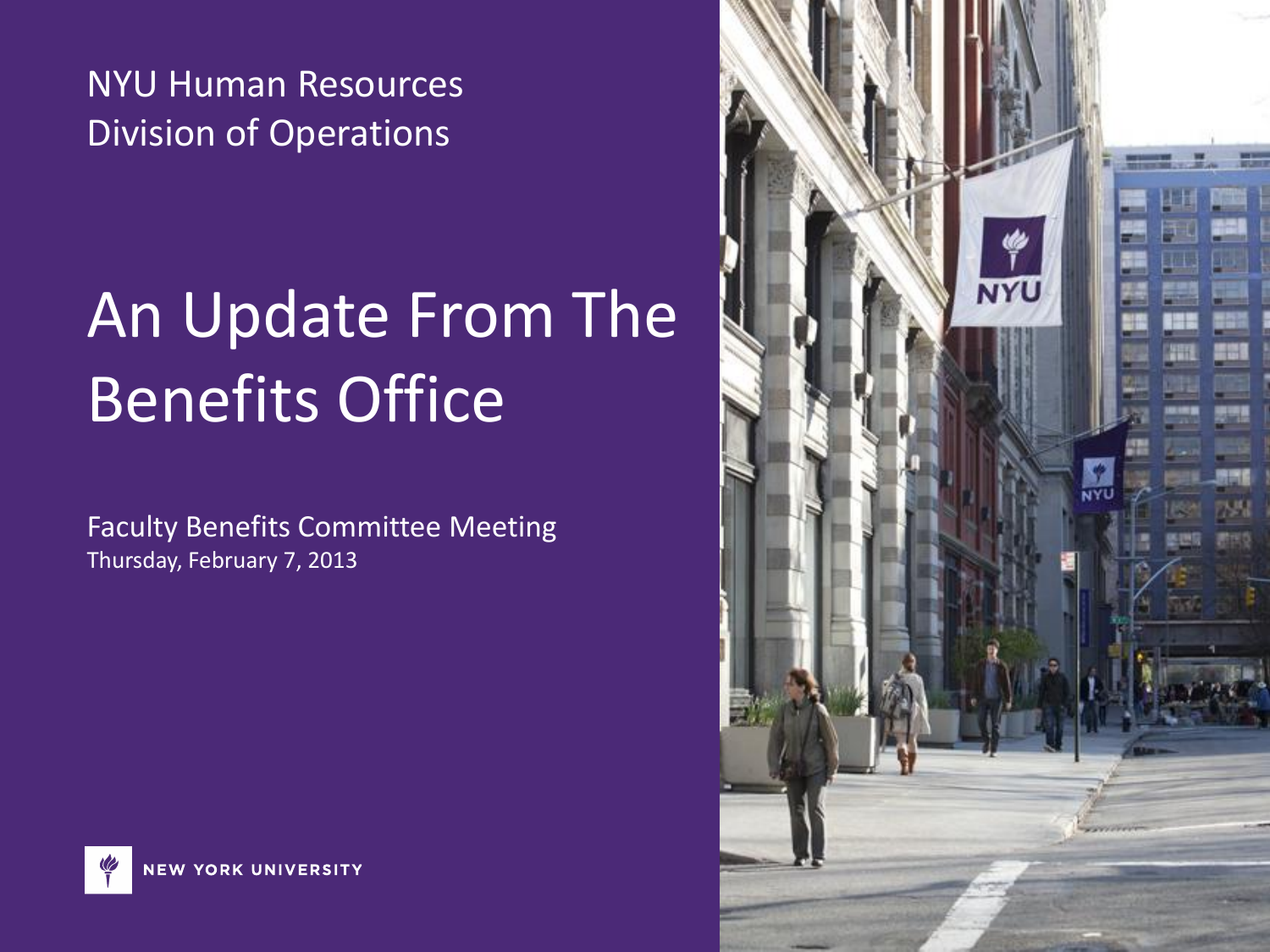#### An Update From The Benefits Office Today's Agenda

- 2012 Wellness Update
- **2013 Annual Enrollment Results**
- **Benefits Office Location Change**
- Q&A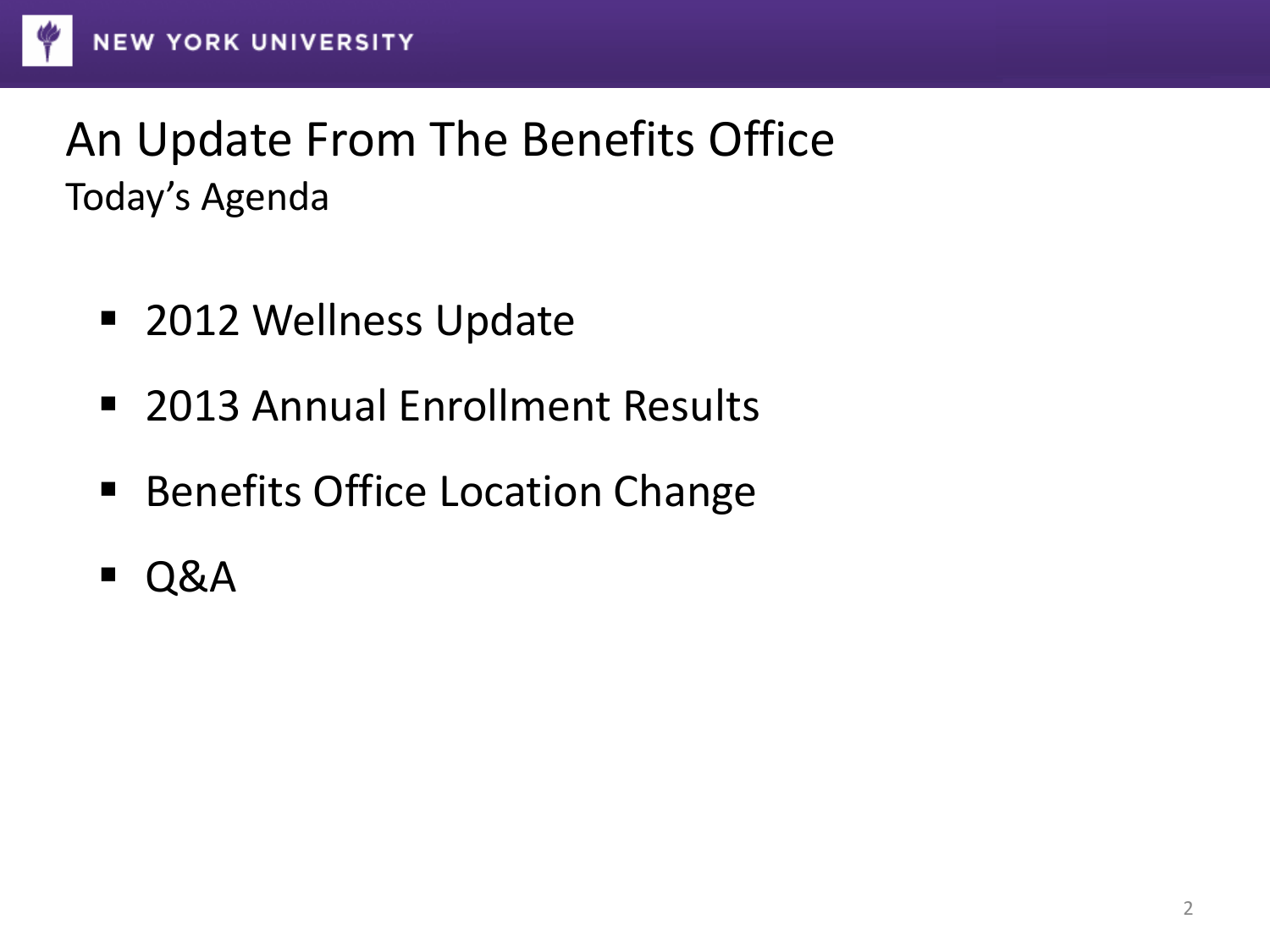

## Health Screenings – Faculty & Employees

|                                            | <b>Registrants</b><br>(# of employees) | <b>Maximum</b><br>Enrollment* | <b>Faculty</b> | % Faculty<br><b>Registered</b> |
|--------------------------------------------|----------------------------------------|-------------------------------|----------------|--------------------------------|
| <b>Flu Shots</b>                           |                                        |                               |                |                                |
| $-Fall 2012$                               | 3,081                                  | 3,840                         | 752            | 24%                            |
| -January 2013                              | 354                                    | 680                           | 61             | 17%                            |
| <b>Cholesterol &amp; Glucose Screening</b> |                                        |                               |                |                                |
| -February 2012                             | 307                                    | 320                           | 54             | 18%                            |
| -September 2012                            | 242                                    | 320                           | 48             | 20%                            |
| <b>Prostate Specific Antigen (PSA)</b>     |                                        |                               |                |                                |
| -September 2012                            | 61                                     | 120                           | 12             | 20%                            |
| <b>Derma Scan</b>                          |                                        |                               |                |                                |
| $-April$ 2012                              | 140                                    | 160                           | 21             | 15%                            |
| <b>Bone Health Analysis Screening</b>      |                                        |                               |                |                                |
| $-May 2012$                                | 219                                    | 280                           | 34             | 16%                            |
|                                            |                                        |                               |                |                                |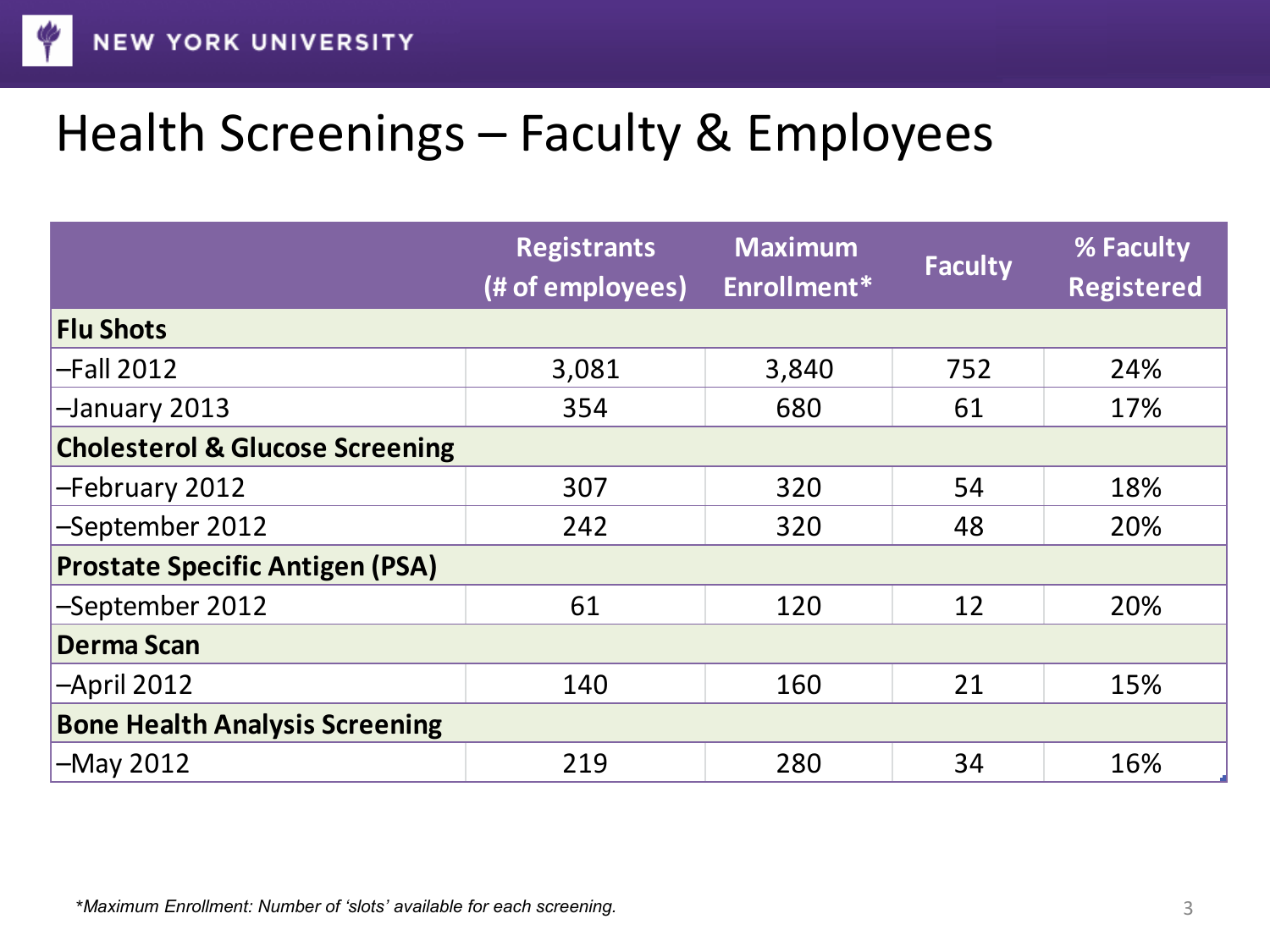## Health Screenings – Retirees

|                                            | <b>Registrants</b><br>(# of Retirees) | <b>Maximum</b><br>Enrollment* |
|--------------------------------------------|---------------------------------------|-------------------------------|
| <b>Flu Shots</b>                           |                                       |                               |
| $-Fall 2012$                               | 39                                    | 160                           |
| <b>Cholesterol &amp; Glucose Screening</b> |                                       |                               |
| -February 2012                             | 12                                    | 80                            |
| -September 2012                            | 4                                     | 80                            |
| <b>Prostate Specific Antigen (PSA)</b>     |                                       |                               |
| -September 2012                            | $\Omega$                              | 50                            |
| <b>Derma Scan</b>                          |                                       |                               |
| $-April$ 2012                              | 20                                    | 80                            |
| <b>Bone Health Analysis Screening</b>      |                                       |                               |
| $-May 2012$                                | 16                                    | 80                            |
|                                            |                                       |                               |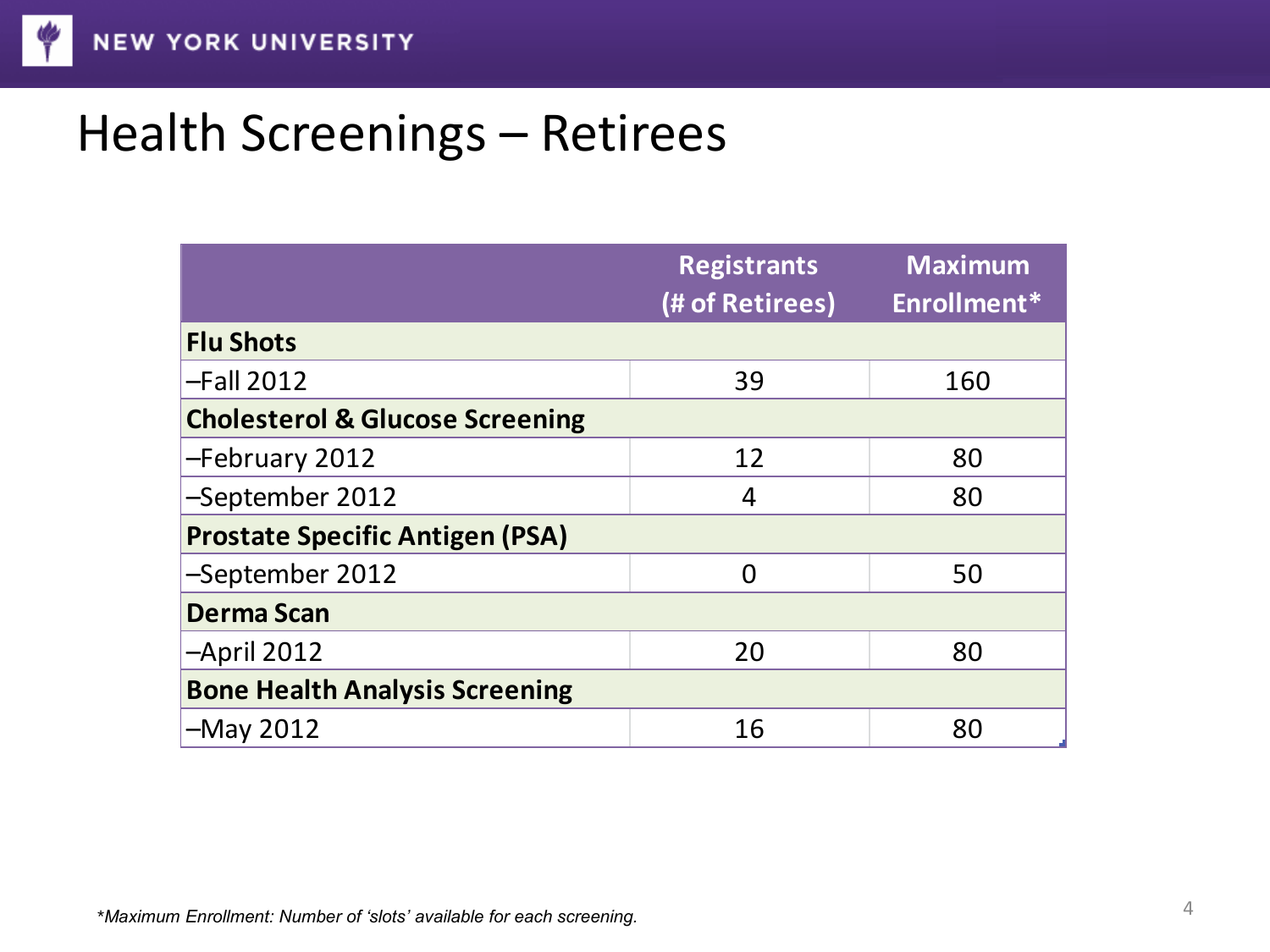

## 2013 vs. 2012 Enrollment by Medical Plans

| <b>Medical Plans - 2013</b>    | <b>Number of</b><br><b>Participants</b><br>(Faculty Only) | % Enrolled | <b>Number of</b><br><b>Participants</b><br>(Faculty & Admin) | % Enrolled |
|--------------------------------|-----------------------------------------------------------|------------|--------------------------------------------------------------|------------|
| Aetna HMO                      | 263                                                       | 10%        | 860                                                          | 13%        |
| Oxford Freedom HMO             | 214                                                       | 8%         | 513                                                          | 8%         |
| UHC Choice Plus Advantage Plan | 1,358                                                     | 52%        | 2,960                                                        | 45%        |
| UHC Choice Plus Value Plan     | 345                                                       | 13%        | 1,240                                                        | 19%        |
| UHC High Deductible Plan w/HSA | 105                                                       | 4%         | 223                                                          | 3%         |
| <b>Waive Coverage</b>          | 312                                                       | 12%        | 746                                                          | 11%        |
| <b>Grand Total</b>             | 2,597                                                     | ٠          | 6,542                                                        | $\sim$     |

| <b>Medical Plans - 2012</b>    | <b>Number of</b><br>Participants<br>(Faculty Only) | % Enrolled     | <b>Number of</b><br><b>Participants</b><br><b>(Faculty &amp; Admin)</b> | % Enrolled |
|--------------------------------|----------------------------------------------------|----------------|-------------------------------------------------------------------------|------------|
| Aetna HMO                      | 284                                                | 11%            | 957                                                                     | 15%        |
| Oxford Freedom HMO             | 218                                                | 8%             | 542                                                                     | 8%         |
| UHC Choice Plus Advantage Plan | 1431                                               | 55%            | 3082                                                                    | 48%        |
| UHC Choice Plus Value Plan     | 345                                                | 13%            | 1158                                                                    | 18%        |
| UHC High Deductible Plan w/HSA | n/a                                                | n/a            | n/a                                                                     | n/a        |
| <b>Waive Coverage</b>          | 312                                                | 12%            | 730                                                                     | 11%        |
| <b>Grand Total</b>             | 2,590                                              | $\blacksquare$ | 6,469                                                                   | $\sim$     |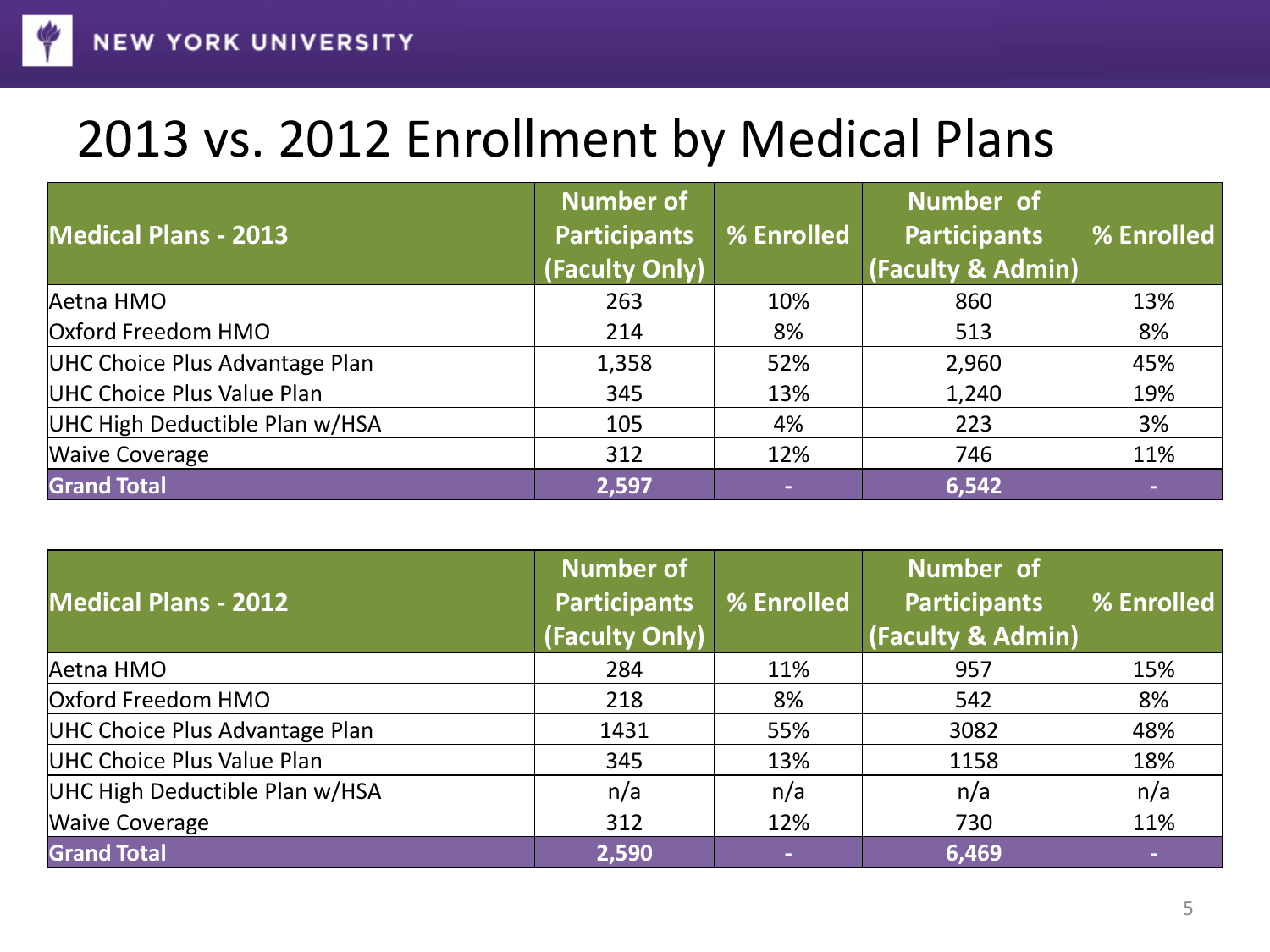## Supplemental Life Elections

| <b>Supp Life Plan Participants</b>   | Faculty |
|--------------------------------------|---------|
| 2012 Plan Year                       | 834     |
| 2013 Plan Year                       | 974     |
| 1X increase during Annual Enrollment | 324     |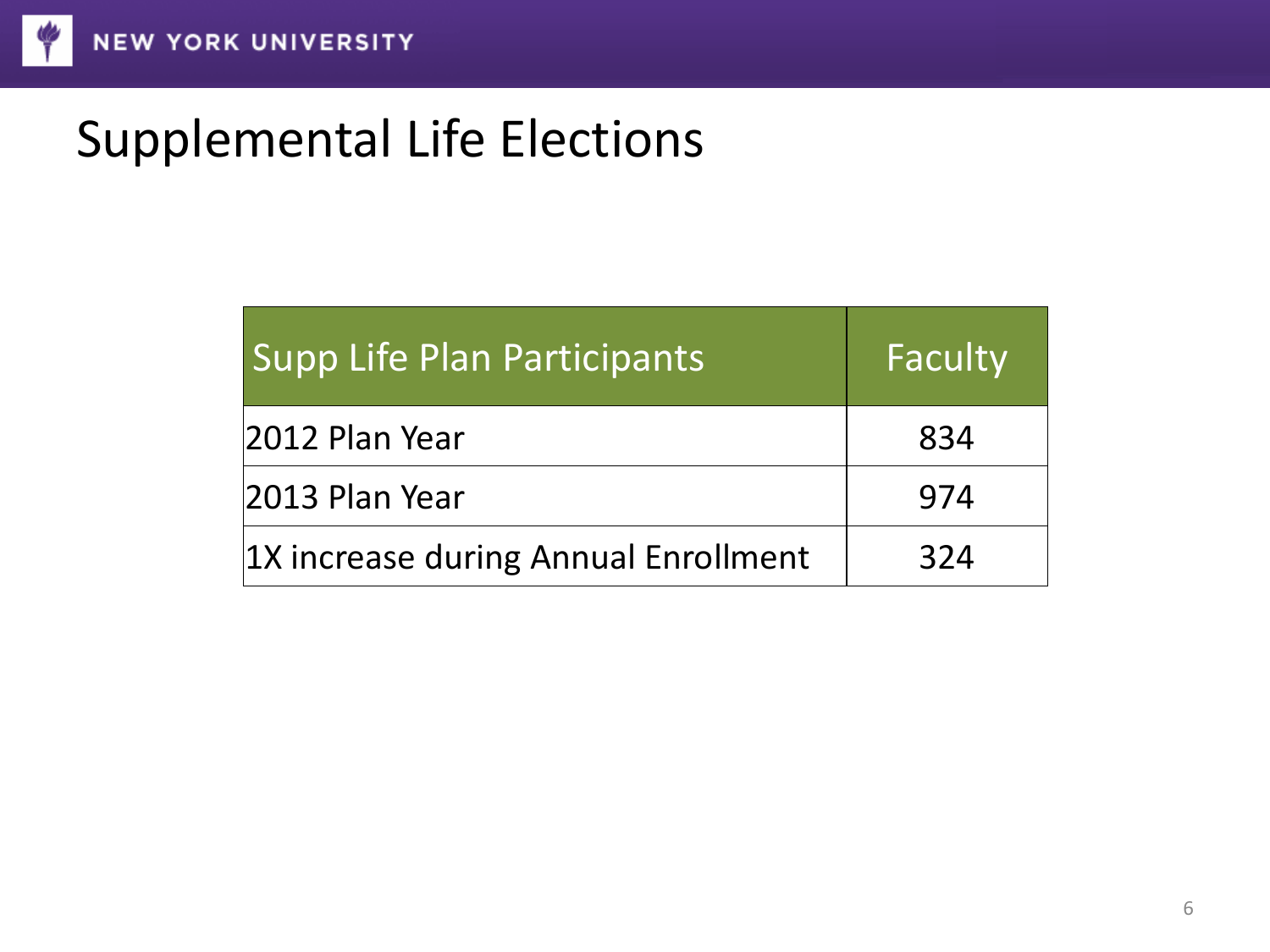#### High Deductible Health Plan (HDHP) Enrollments



| 2013 Annual Enrollment                     | Faculty    | <b>Faculty &amp; Admin</b> |
|--------------------------------------------|------------|----------------------------|
| Number of Enrollments                      | 108        | 225                        |
| Contributing toward an HSA Account         | 77         | 152                        |
| <b>Entitled to NYU Contribution to HSA</b> | 17         | 68                         |
| <b>Average HSA Election Amount</b>         | \$3,328.42 | \$2,813.60                 |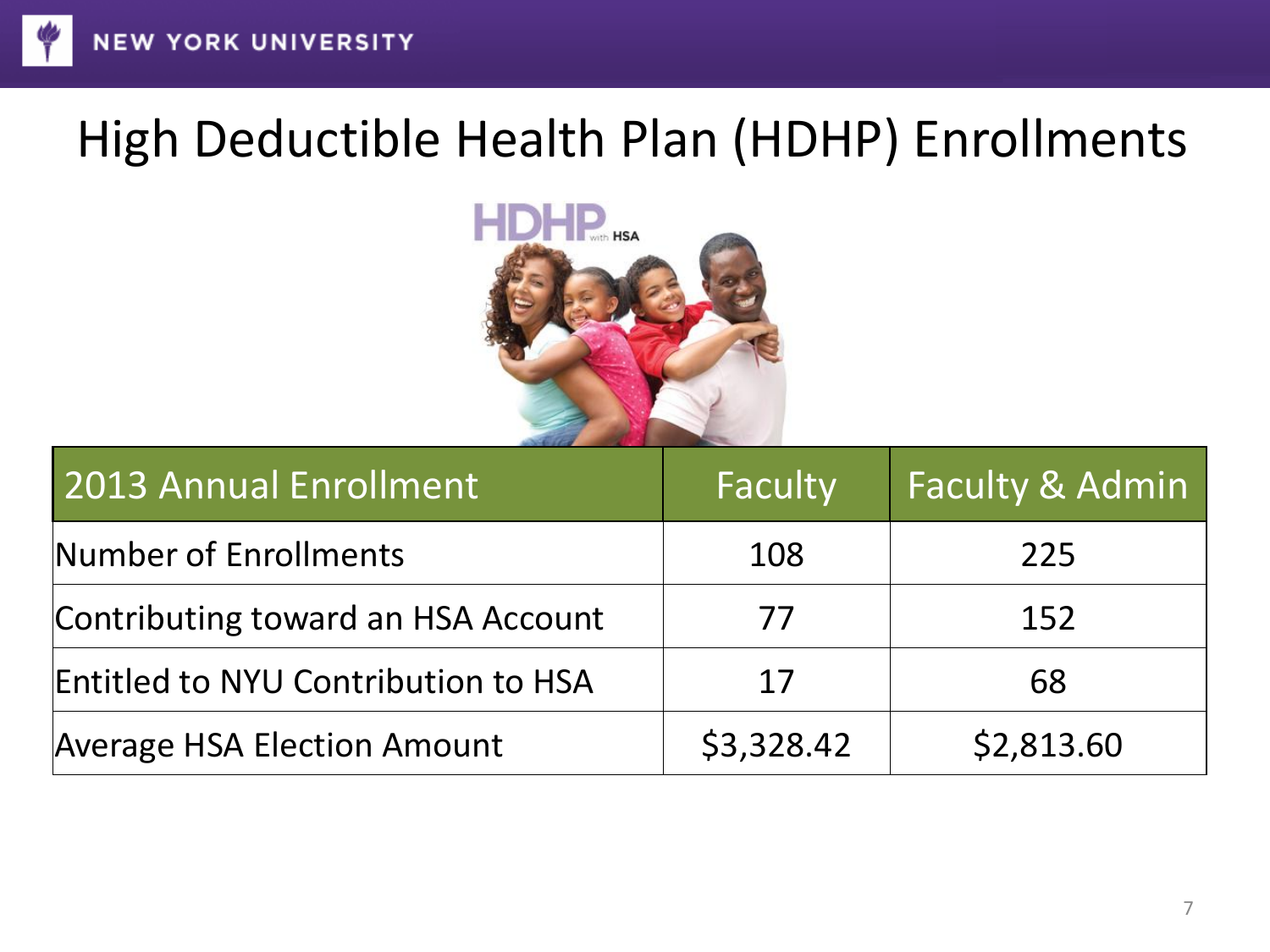

## High Deductible Health Plan Participant Demographics

## Faculty

- Average Age: **49**
- Coverage Level
	- Single: **41%**
	- Family: **59%**
- % Enrollment by Salary Range
	- Under 75k: **16%**
	- Over 75k: **84%**

## Faculty & Admin

- Average Age: **46**
- Coverage Level
	- Single: **45%**
	- Family: **55%**
- % Enrollment by Salary Range
	- Under 75k: **32%**
	- Over 75k: **68%**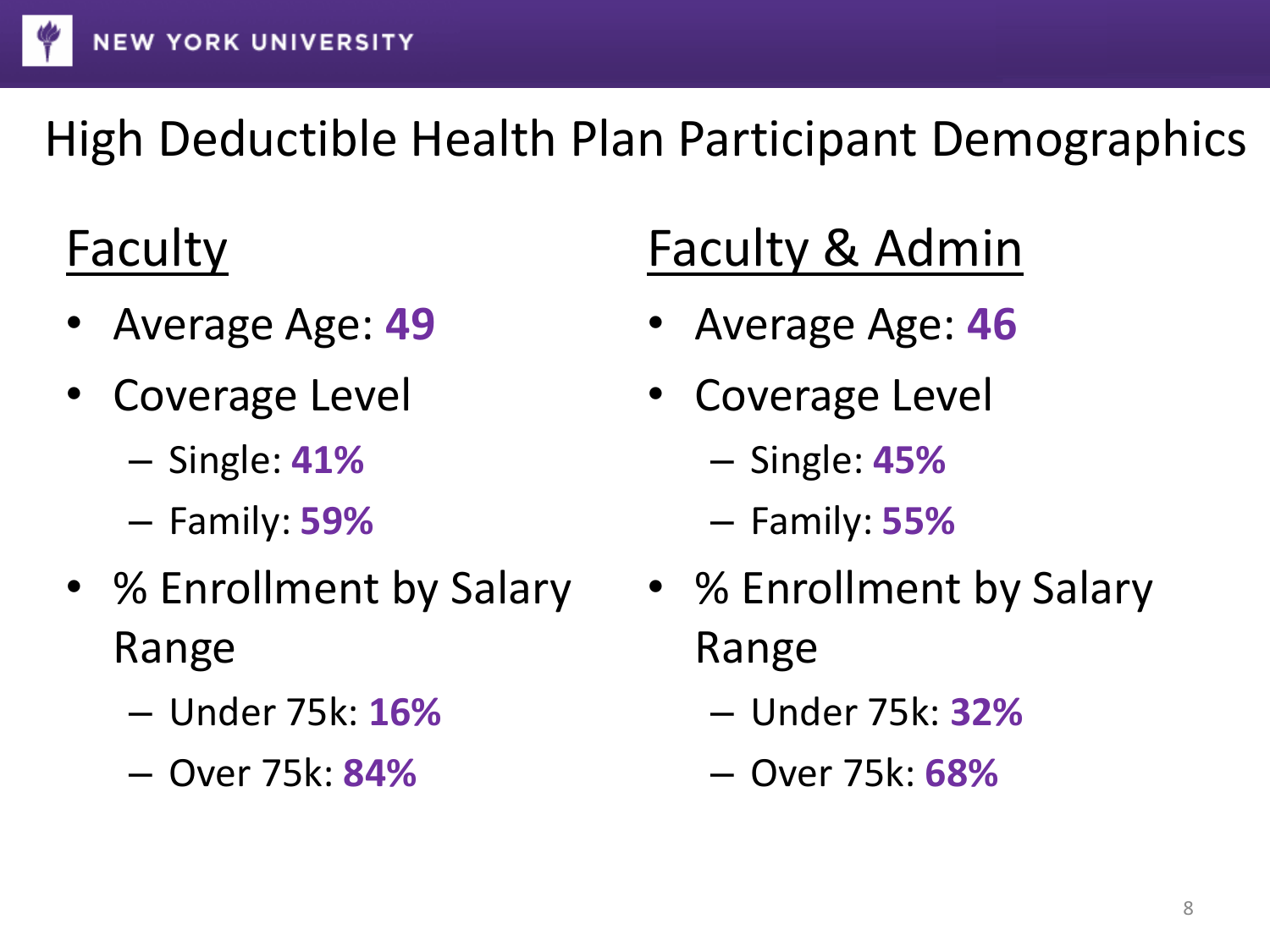

#### Flexible Spending Account Elections

| <b>Health Care FSA</b>                |                            |                       |                            |                       |
|---------------------------------------|----------------------------|-----------------------|----------------------------|-----------------------|
|                                       | 2013<br><b>Enrollments</b> | % Enrolled in<br>2013 | 2012<br><b>Enrollments</b> | % Enrolled in<br>2012 |
| All - Faculty & Admins                | 1905                       | 28.73%                | 1989                       | 30.49%                |
| Faculty                               | 832                        | 31.35%                | 893                        | 33.65%                |
| <b>Faculty - Average Contribution</b> | \$1,746.14                 |                       | \$2,917.57                 |                       |

| <b>Dependent Care FSA</b>             |                            |                       |                            |                       |
|---------------------------------------|----------------------------|-----------------------|----------------------------|-----------------------|
|                                       | 2013<br><b>Enrollments</b> | % Enrolled in<br>2013 | 2012<br><b>Enrollments</b> | % Enrolled in<br>2012 |
| All - Faculty & Admins                | 370                        | 5.58%                 | 364                        | 5.58%                 |
| Faculty                               | 165                        | 6.22%                 | 166                        | 6.26%                 |
| <b>Faculty - Average Contribution</b> | \$3,731.95                 |                       | \$3,456.74                 |                       |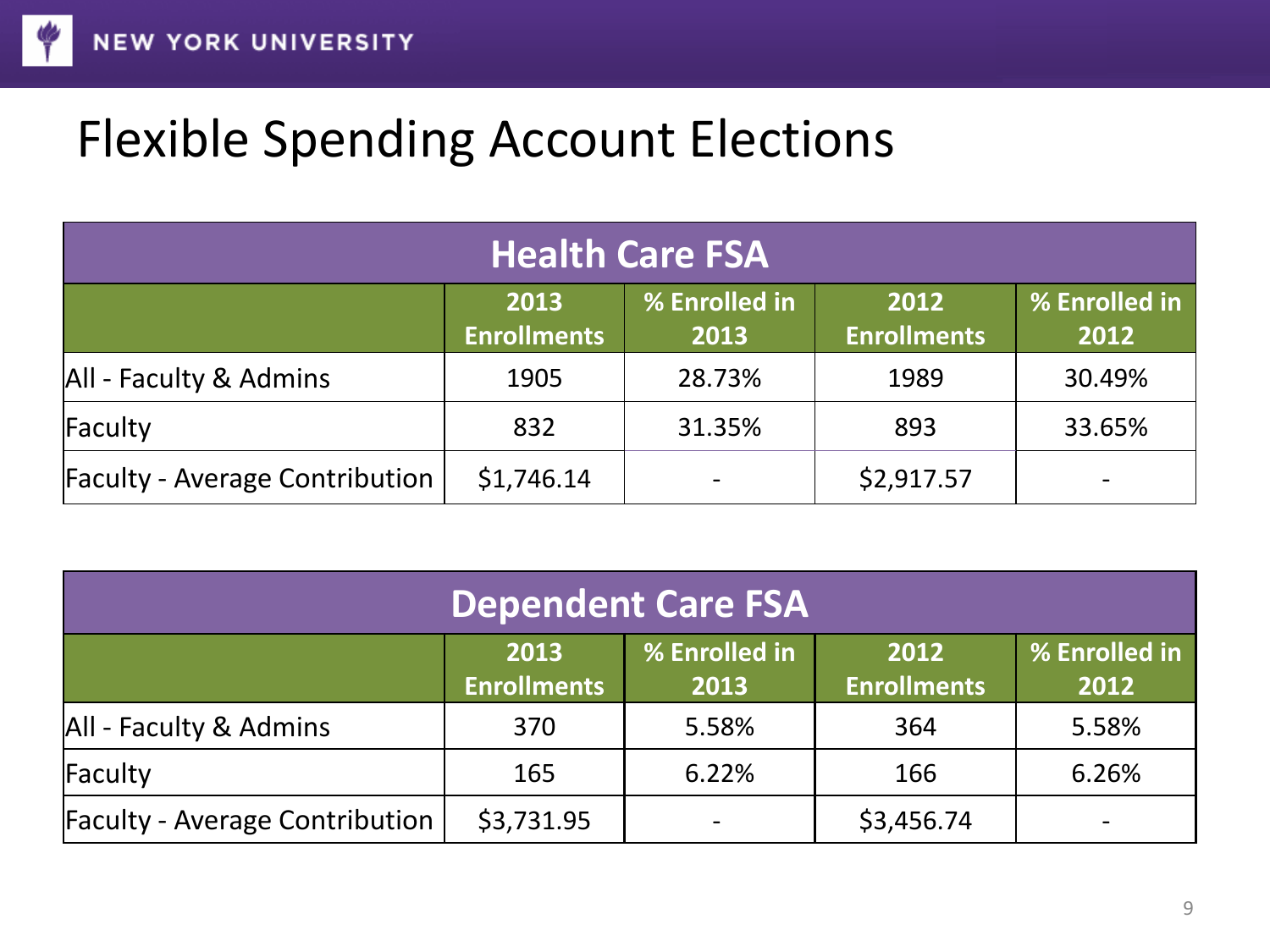#### 2013 Annual Enrollment Survey

| How satisfied are you with your 2013<br>medical plan options? | <b>Total Responses</b> | <b>Percent</b> |
|---------------------------------------------------------------|------------------------|----------------|
| Completely satisfied                                          | 1,439                  | 36.27%         |
| Somewhat satisfied                                            | 1,611                  | 40.60%         |
| Neither satisfied nor dissatisfied                            | 525                    | 13.23%         |
| Somewhat dissatisfied                                         | 310                    | 7.81%          |
| Completely dissatisfied                                       | 83                     | 2.09%          |
| <b>Total Responses</b>                                        | 3,968                  | 100.00%        |

| Were the benefit materials available<br>helpful in selecting your benefit options<br>for 2013? | <b>Total Responses</b> | <b>Percent</b> |
|------------------------------------------------------------------------------------------------|------------------------|----------------|
| <b>Extremely helpful</b>                                                                       | 875                    | 27.49%         |
| Somewhat helpful                                                                               | 1,675                  | 52.62%         |
| Neither helpful nor unhelpful                                                                  | 492                    | 15.46%         |
| Somewhat unhelpful                                                                             | 102                    | 3.20%          |
| <b>Extremely unhelpful</b>                                                                     | 39                     | 1.23%          |
| <b>Total Responses</b>                                                                         | 3,183                  | 100.00%        |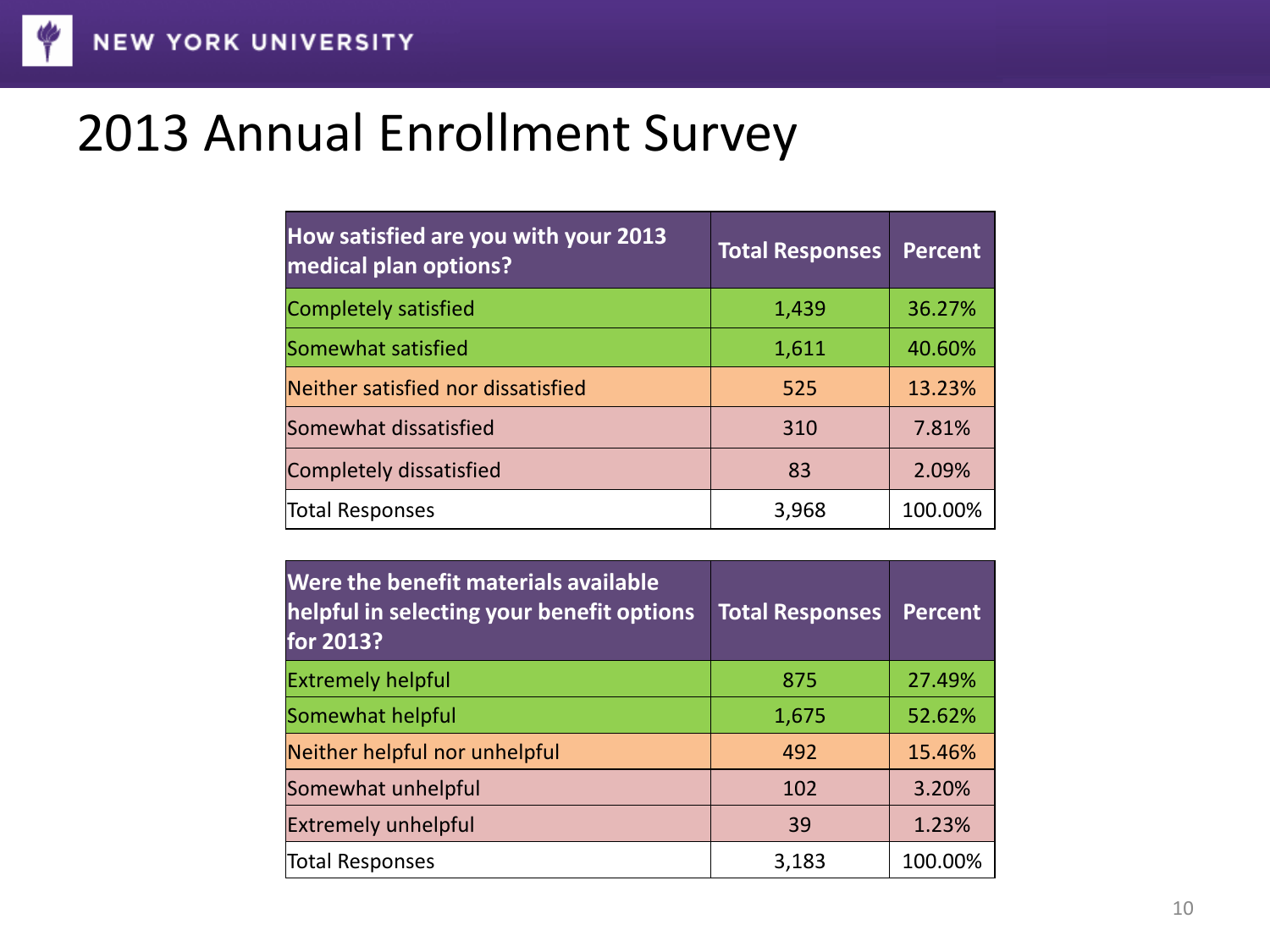

#### 2013 Annual Enrollment Survey, continued

| Before making your benefits elections, which of the<br>following, if any, did you do to make an informed<br>decision? (Select all that apply) | Count | <b>Percent</b> |
|-----------------------------------------------------------------------------------------------------------------------------------------------|-------|----------------|
| Reviewed enrollment materials                                                                                                                 | 2,096 | 33.53%         |
| Discussed with spouse or partner                                                                                                              | 1,551 | 24.81%         |
| Asked a colleague or friend                                                                                                                   | 639   | 10.22%         |
| <b>Contacted The Benefits Office</b>                                                                                                          | 531   | 8.49%          |
| Viewed the providers website directly                                                                                                         | 406   | 6.49%          |
| Did not consult any resources                                                                                                                 | 405   | 6.48%          |
| <b>Watched a video</b>                                                                                                                        | 300   | 4.80%          |
| <b>Other</b>                                                                                                                                  | 252   | 4.03%          |
| Met with a financial planner or tax advisor                                                                                                   | 71    | 1.14%          |
| <b>Total Responses</b>                                                                                                                        | 6,251 | 100.00%        |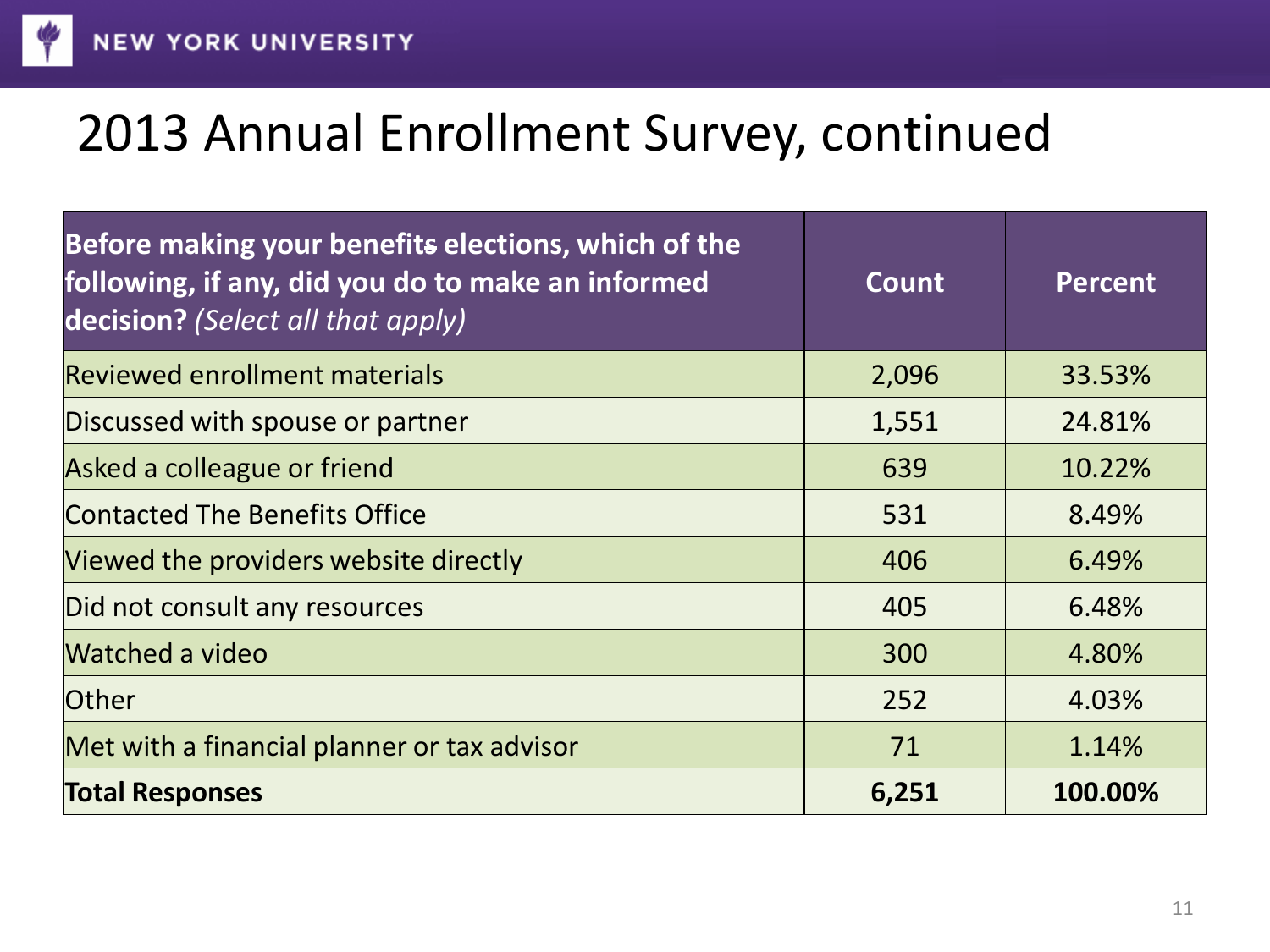

#### 2013 Annual Enrollment Statistics

| <b>Week</b>                     | # of Employee<br><b>Enrollments</b> | <b>Average</b><br>Enrollments/day |
|---------------------------------|-------------------------------------|-----------------------------------|
| 10/22/2012<br>(First Day of AE) | 446                                 | 446                               |
| 10/23/2012 - 10/28/2012         | 716                                 | 119                               |
| 10/29/2012 - 11/04/2012         | 282                                 | 40                                |
| 11/5/2012 - 11/11/2012          | 895                                 | 128                               |
| 11/12/2012 -11/18/2012          | 1,794                               | 256                               |
| 11/19/2012<br>(Last Day of AE)  | 1,270                               | 1,270                             |

*Note: Annual Enrollment extended by one week due to Hurricane Sandy*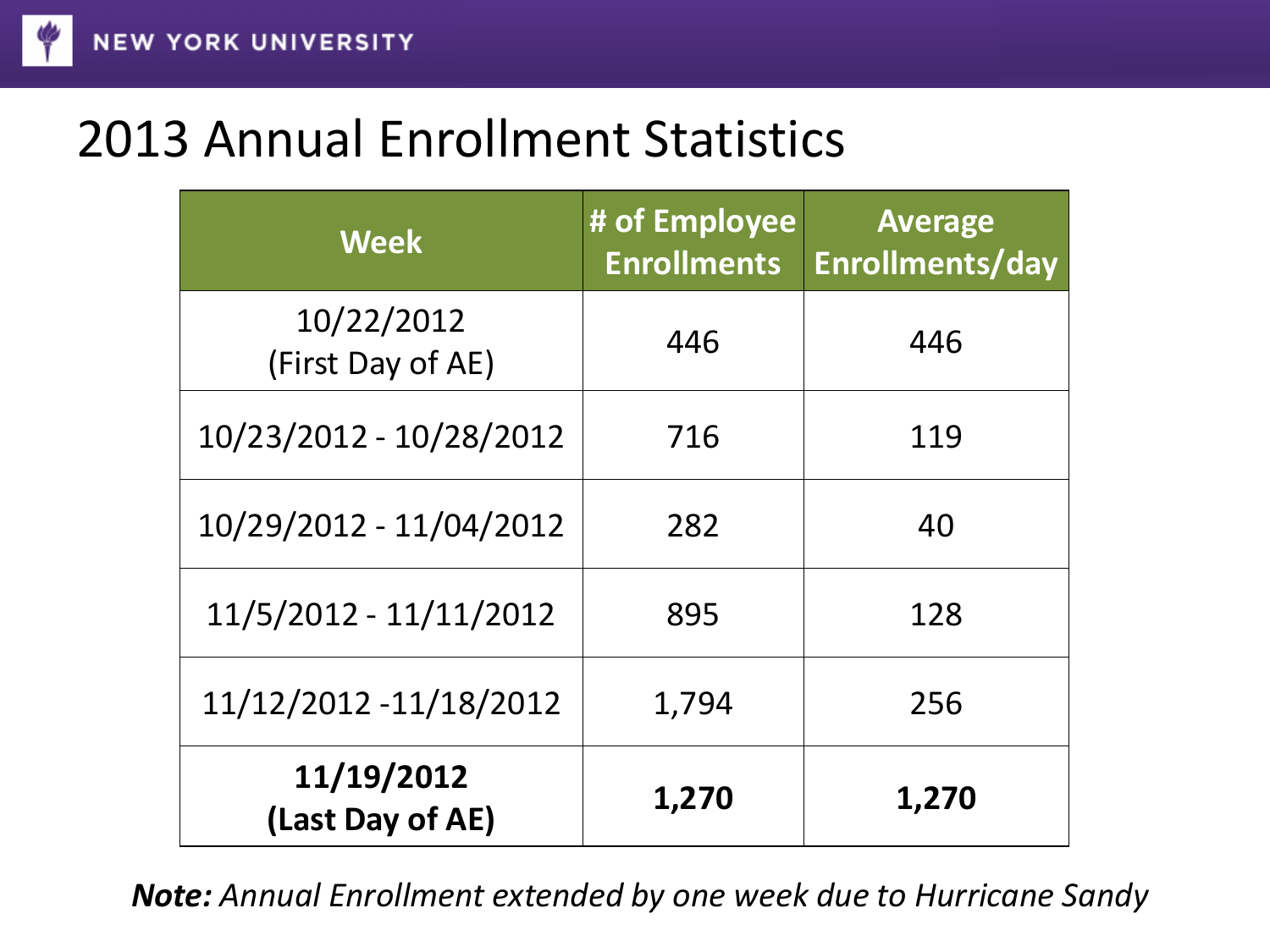

#### Faculty & Employees Applying For Same-Sex Spouse Tax Relief

| <b>Same-Sex Spouses Enrolled in Benefits</b>                             | <b>Faculty</b> | <b>All Other</b><br><b>Employees</b> |
|--------------------------------------------------------------------------|----------------|--------------------------------------|
| Applications received to date                                            |                |                                      |
| Number of employees covering Same-Sex<br>Spouse in Medical and/or Dental | 16             | 20                                   |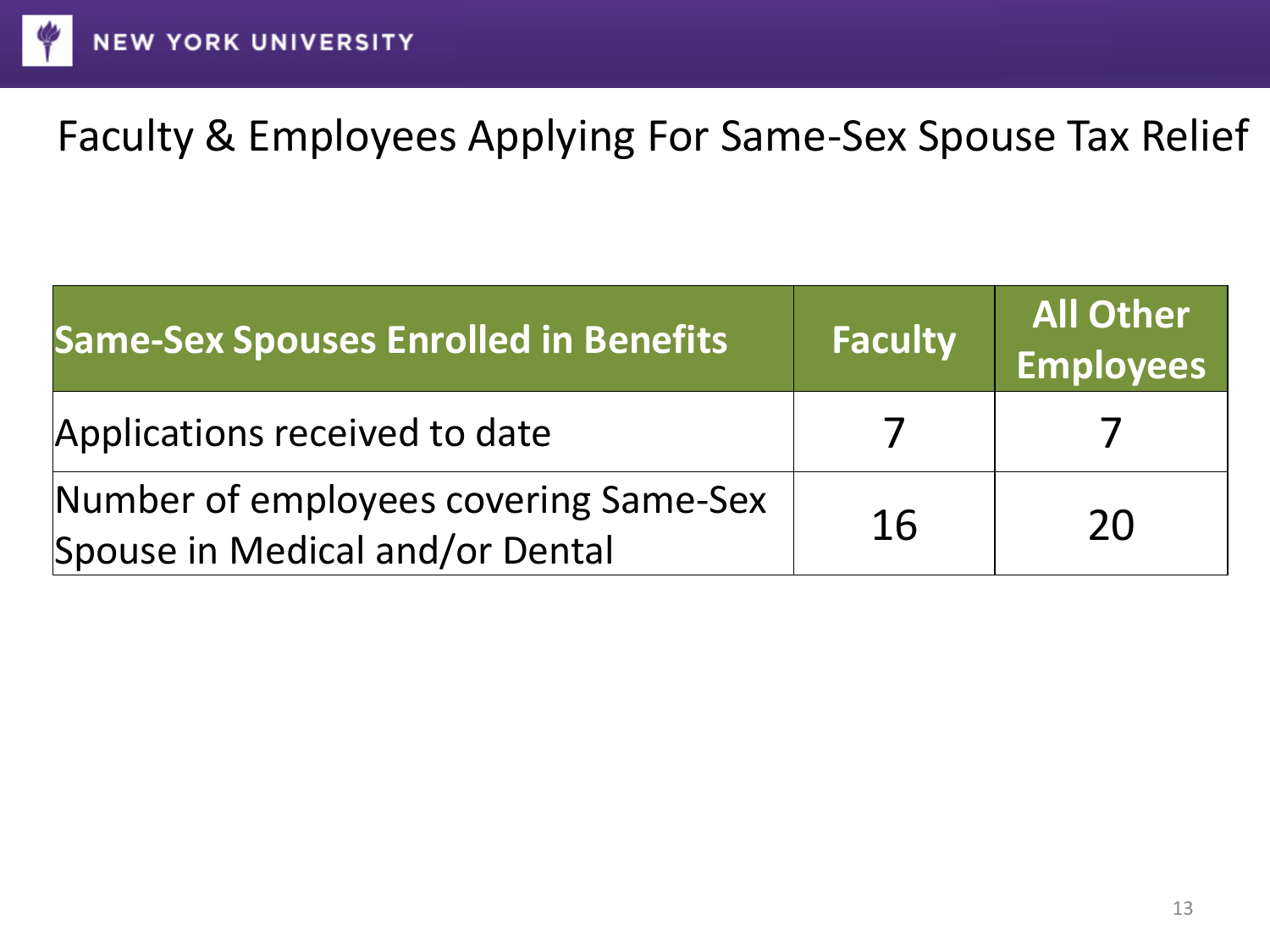## The Benefits Office



New Address: 105 East 17th Street

- Move occurs between February 22-25
- Relocation from 726 Broadway opens new academic space near Square
- New HR/Benefits Drop-Off Window: 25 West 4<sup>th</sup> Street